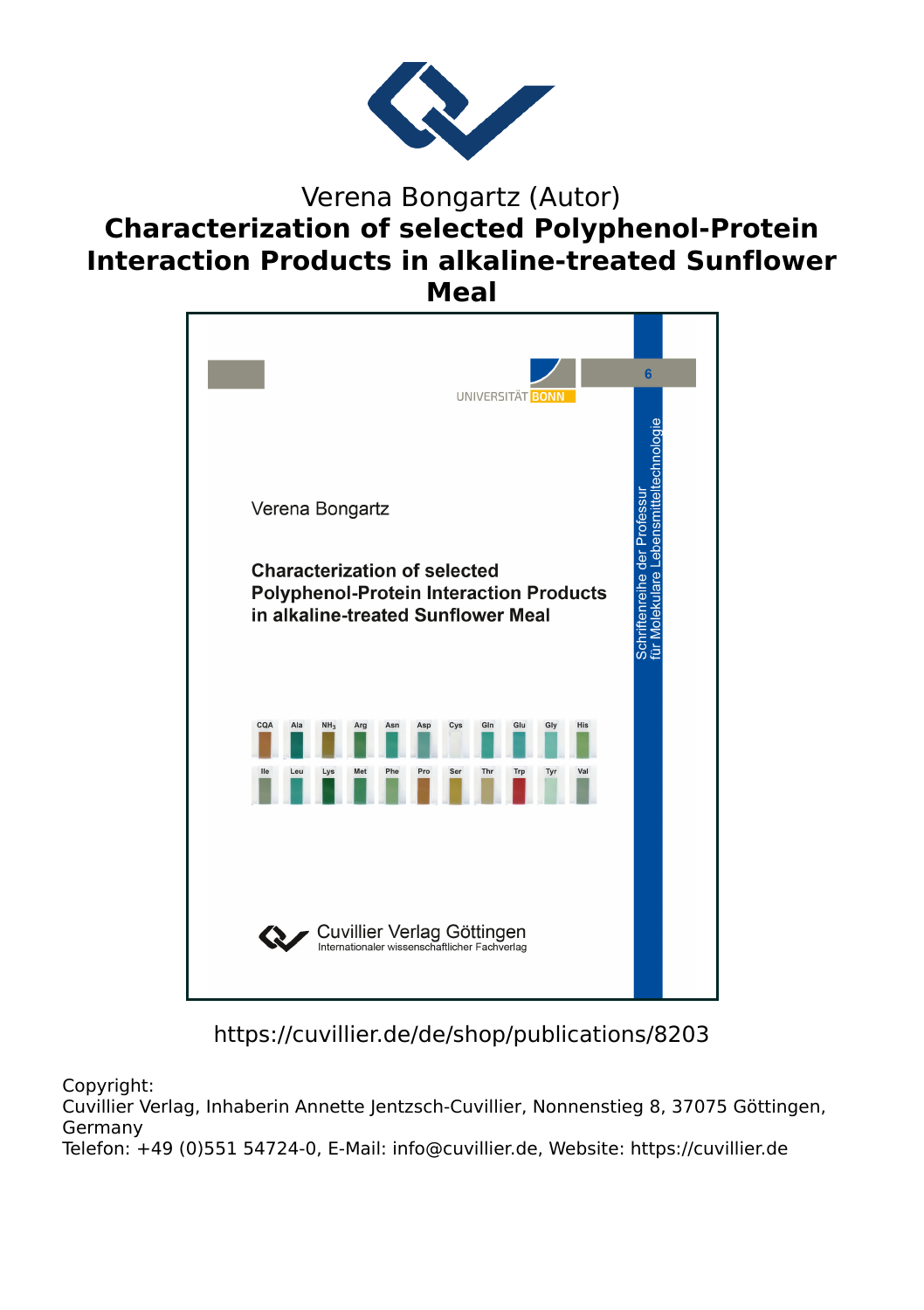## **Table of Contents**

|                | Chapter 1: |                                                                          |  |
|----------------|------------|--------------------------------------------------------------------------|--|
| 1              |            |                                                                          |  |
|                | 1.1        |                                                                          |  |
|                | 1.2        |                                                                          |  |
|                | 1.3        |                                                                          |  |
| $\mathfrak{p}$ |            |                                                                          |  |
|                | 2.1        |                                                                          |  |
|                | 2.2        |                                                                          |  |
|                | 2.3        |                                                                          |  |
| 3              |            |                                                                          |  |
|                | 3.1        |                                                                          |  |
|                | 3.2        |                                                                          |  |
| 4              |            |                                                                          |  |
|                | 4.1        |                                                                          |  |
|                | 4.2        |                                                                          |  |
| 5              |            |                                                                          |  |
| 6              |            |                                                                          |  |
|                | Chapter 2: | Protection of protein from ruminal degradation by alkali-induced         |  |
|                |            | oxidation of chlorogenic acid in sunflower meal 31                       |  |
| 1              |            |                                                                          |  |
| 2              |            |                                                                          |  |
|                | 2.1        |                                                                          |  |
|                | 2.2        |                                                                          |  |
|                | 2.3        | Crude protein fractionation and estimation of ruminally undegraded crude |  |
|                |            |                                                                          |  |
|                | 2.4        | Intestinal digestibility of ruminally undegraded crude protein  37       |  |
|                | 2.5        |                                                                          |  |
| 3              |            |                                                                          |  |
|                | 3.1        |                                                                          |  |
|                | 3.2        |                                                                          |  |
|                | 3.3        |                                                                          |  |
|                | 3.4        |                                                                          |  |
|                |            |                                                                          |  |